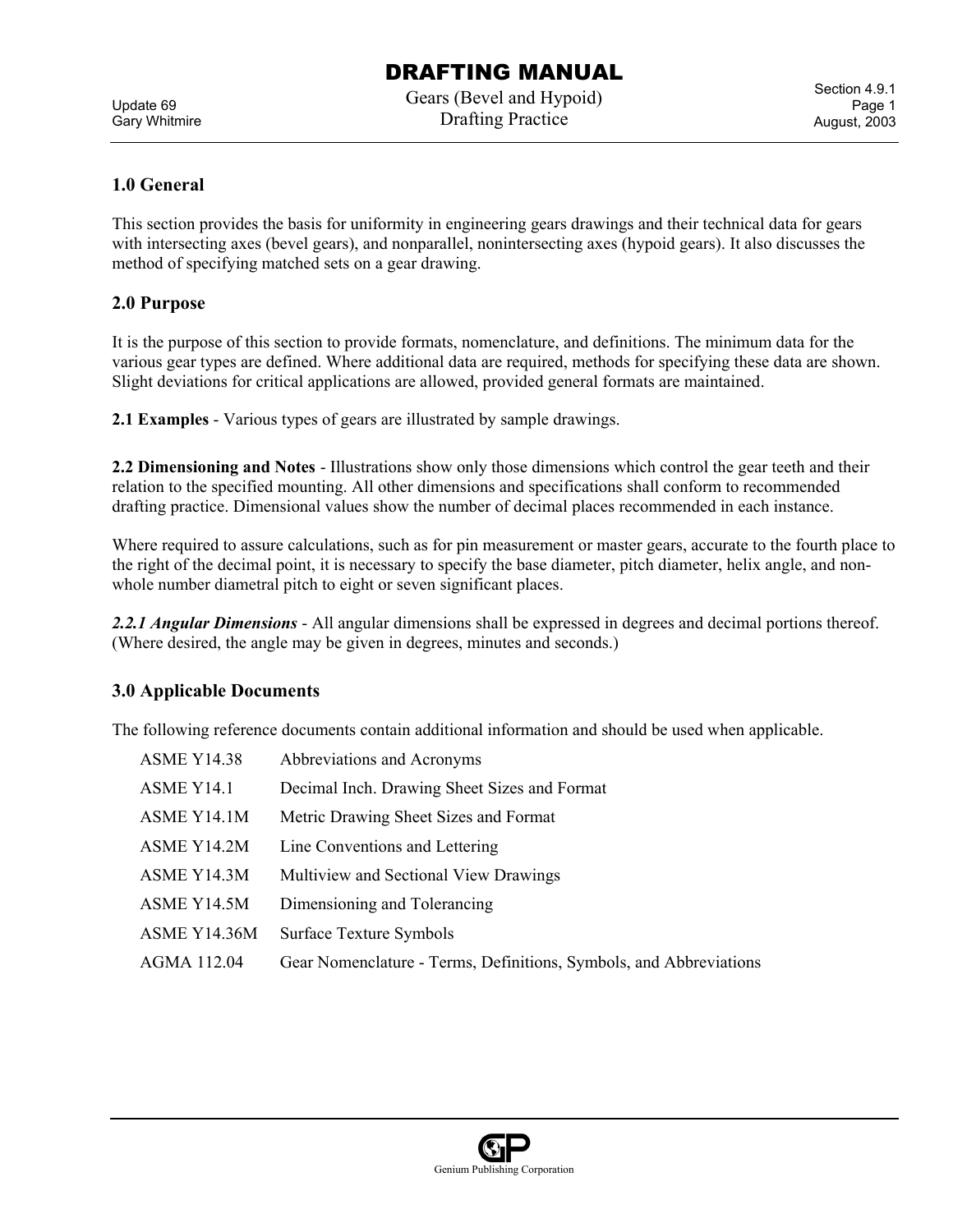Update 69 Gary Whitmire Gears (Bevel and Hypoid) Drafting Practice

Section 4.9.1 Page 2 August, 2003

### **4.0 Gear Drawing Practices**

**4.1 Arrangement** - The gear drawing shall clearly illustrate the general configuration. The method of manufacture, the quantities involved and the desired inspection method may influence the method of dimensioning. Illustrations of various gear configurations are provided for guidance only and are not mandatory.

*4.1.1 Gear Data* - Gear data shall be grouped as illustrated and shall be presented in the order shown. The location of the gear data on the drawing is optional.

*4.1.2 Specifying a Diameter* – For external gears only, the major diameter is specified as the outside diameter and the minor diameter is specified as the root diameter. For internal gears the major diameter is specified as the root diameter and the minor diameter is specified as the inside diameter. This is in keeping with present usage in some segments of the gear industry.

**4.2 Manufacturing Method** - The drawing shall clearly depict the product without reference to a manufacturing or inspection method. This rule may be disregarded only where special situations are involved which do not lend themselves to exact specifications and tool inspection information is necessary for control.

**4.3 Drawing Title** - For identification purposes, the title should include the word pinion or gear as applicable.

#### **4.4 Straight Bevel Gear Teeth**

*4.4.1* Straight bevel gear and pinion teeth are drawn as shown in Figure 1. The mounting distance shown on the drawing is an assembly dimension and is specified as a reference dimension.

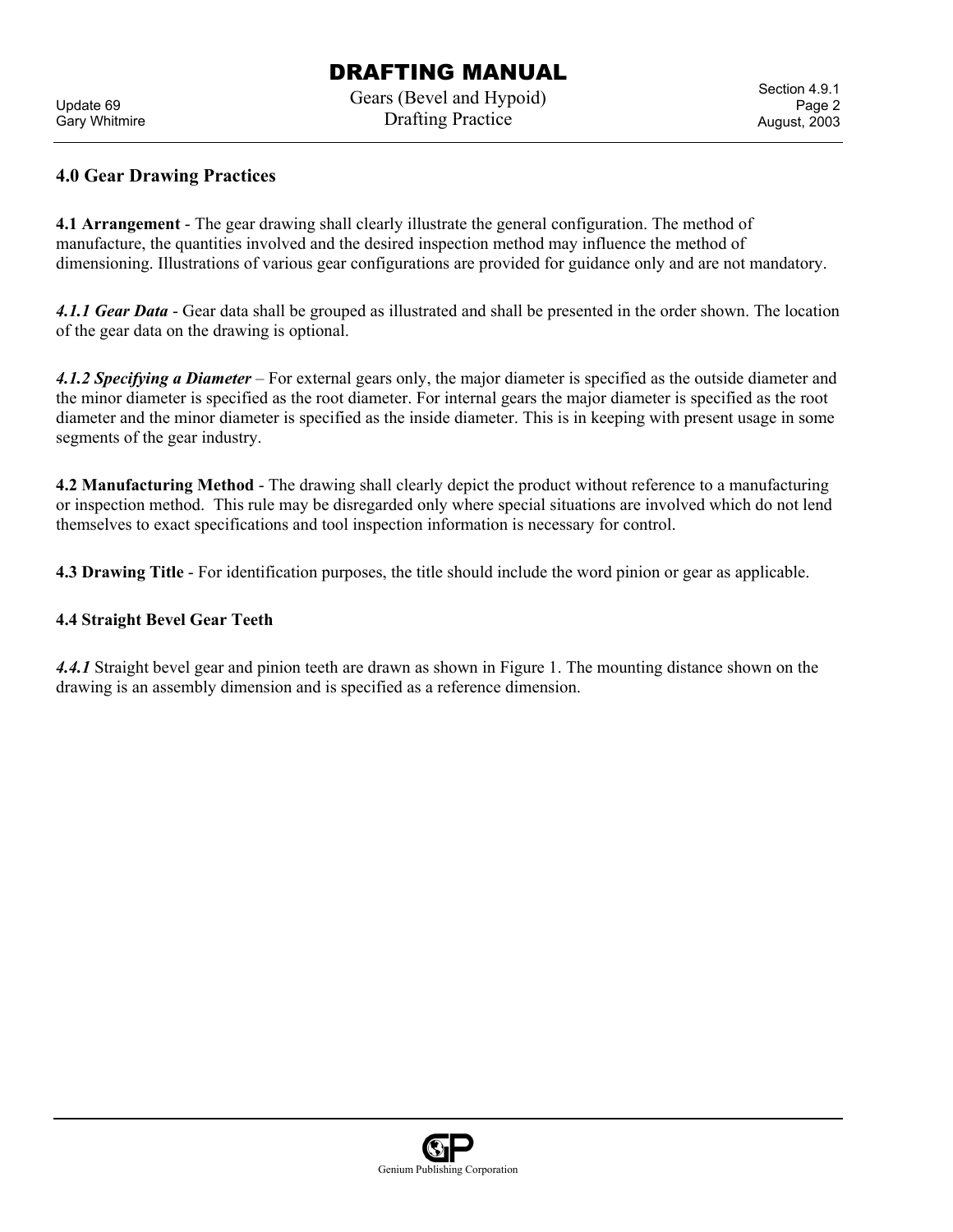Gears (Bevel and Hypoid) Drafting Practice

Update 69 Gary Whitmire





*Note 1: When face angle distance and back angle distance (See Figure 9) are used for dimensioning the gear blank, the face angle and the back angle should be given as reference dimensions on the drawing without a tolerance.*

#### **Figure 1. Straight Bevel Gear/Pinion**

*4.4.2* Gear data not included in Figure 1 are tabulated on the drawing as shown in Figure 2. The drawing must also show material and heat treatment specifications.

| NUMBER OF TEETH              | XX.               |
|------------------------------|-------------------|
| DIAMETRAL PITCH (See note 1) | (XX, XXX)         |
| <b>PRESSURE ANGLE</b>        | $(XX.XX^{\circ})$ |
| PITCH DIAMETER               | (X.XXX)           |
|                              |                   |

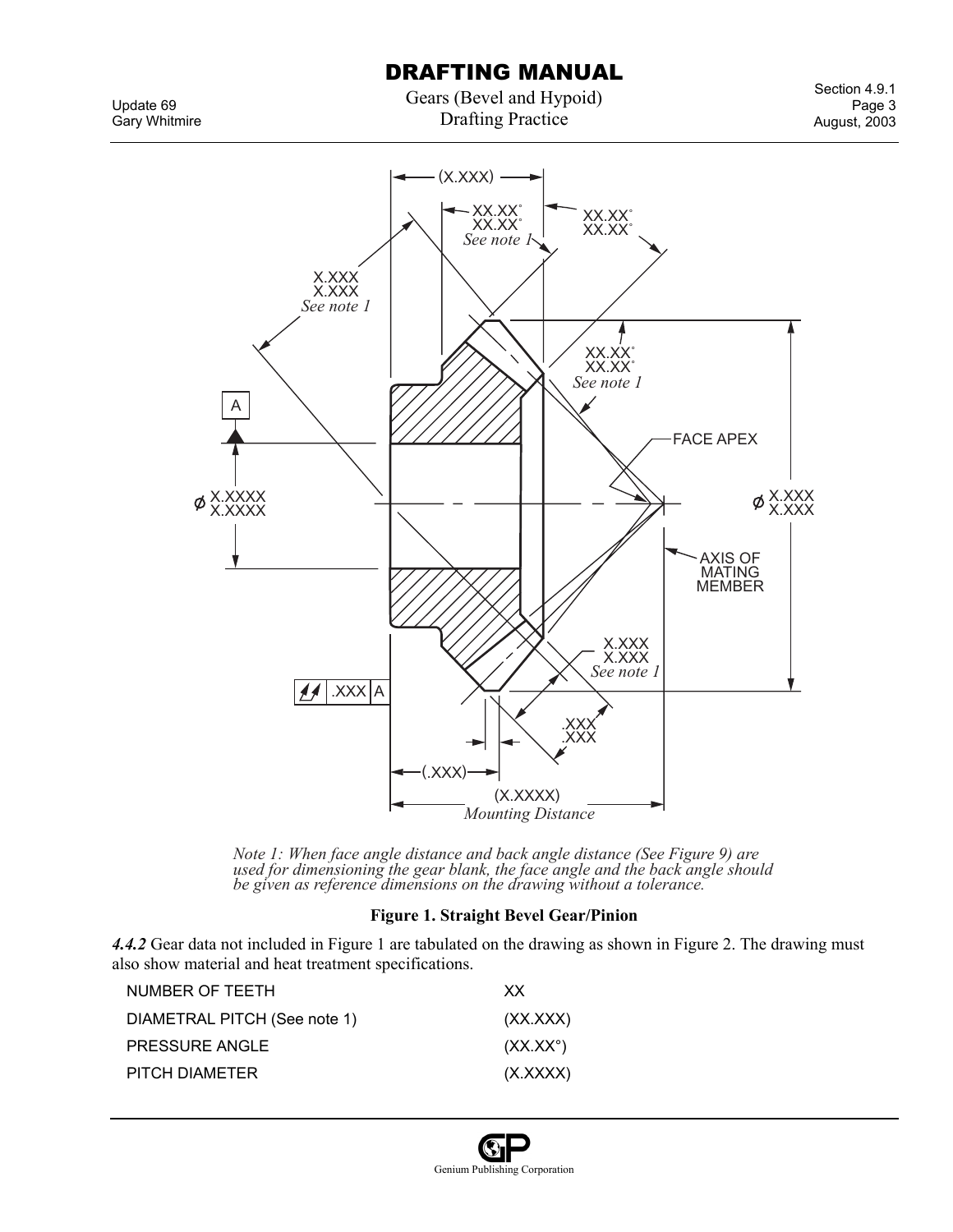Update 69 Gary Whitmire Gears (Bevel and Hypoid) Drafting Practice

Section 4.9.1 Page 4 August, 2003

| <b>ADDENDUM</b>                           | $(XXX)$ (See note 2)    |
|-------------------------------------------|-------------------------|
| <b>WORKING DEPTH</b>                      | $(XXX)$ (See note 2)    |
| <b>WHOLE DEPTH</b>                        | .XXX-.XXX (See note 2)  |
| THEORETICAL OUTSIDE DIAMETER              | $(X.XXX)$ (See note 2)  |
| THEORETICAL CROWN TO BACK                 | (X.XXX) (See note 2)    |
| <b>PITCH ANGLE</b>                        | (XX.XX°) (See note 2)   |
| <b>ROOT ANGLE</b>                         | $(XX.XX^{\circ})$       |
| <b>CIRCULAR THICKNESS</b>                 | (.XXXX) (See note 2)    |
| <b>MEAN MEASURING ADDENDUM</b>            | .XXX (See note 2)       |
| <b>MEAN MEASURING THICKNESS</b>           | .XXX-.XXX (See note 2)  |
| NORMAL BACKLASH WITH MATE                 | .XXX-.XXX (See note 2)  |
| BACKLASH VARIATION TOLERANCE (See note 3) | XXXX.                   |
| <b>SHAFT ANGLE</b>                        | $(XX.XX^{\circ})$       |
| <b>FILLET RADIUS</b>                      | .XXX-.XXX (See note 2)  |
| RUNOUT TOLERANCE (See note 3)             | <b>XXXX.</b>            |
| PITCH TOLERANCE (See note 3)              | <b>XXXX.</b>            |
| INDEX TOLERANCE (See note 3)              | <b>XXXX.</b>            |
| <b>TOOTH SURFACE TEXTURE</b>              | XX AA OR $Ra$           |
| <b>AGMA QUALITY CLASS</b>                 | XX                      |
| <b>TOOTH FORM</b>                         | CONIFLEX® OR REVACYCLE® |
| <b>DRIVING MEMBER</b>                     | PINION OR GEAR          |
| DIRECTION OF ROTATION                     | <b>CW AND/OR CCW</b>    |
| <b>MFG SUMMARY NUMBER</b>                 | <b>XXXXXX</b>           |
| <b>PART NUMBER OF MATE</b>                | XXXXXXXX-X              |
| NUMBER OF TEETH IN MATE                   | XX                      |

Notes 1. For metric drawings, specify module in place of diametral pitch.

- 2. For metric drawings, reduce by one the number of decimal places to the right.
- 3. See 5.18.3, 5.23 5.26 for when to specify these values on the gear drawing.

**Figure 2. Data Specifications For Straight Bevel Gears** 

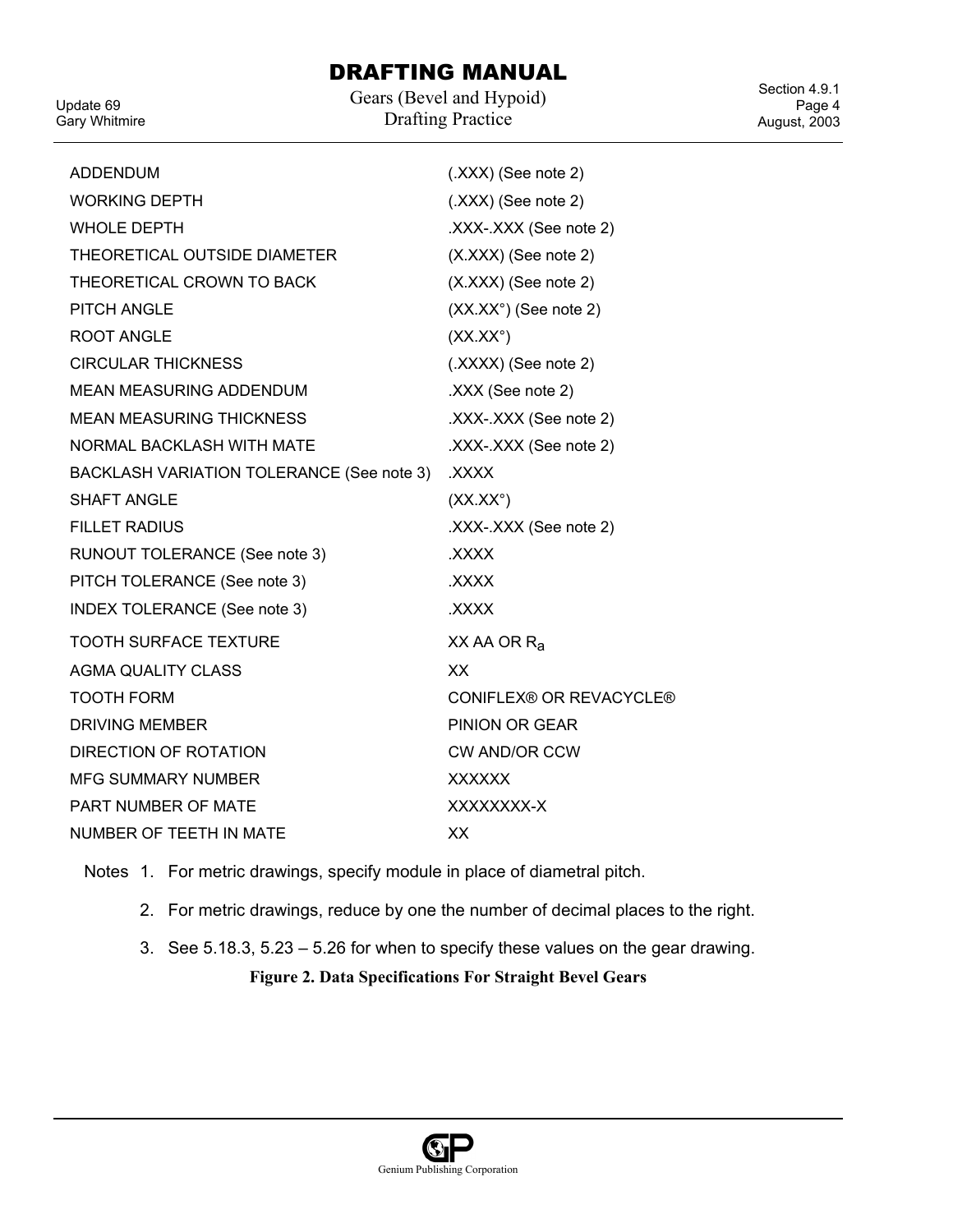Update 69 Gary Whitmire Gears (Bevel and Hypoid) Drafting Practice

Section 4.9.1 Page 5 August, 2003

### **4.5 Spiral Bevel Gear Teeth**

*4.5.1* Spiral bevel gear and pinion teeth are drawn as shown in Figure 3.



*Note 1: When face angle distance and back angle distance (See Figure 9) are*  used for dimensioning the gear blank, the face angle and the back angle should *be given as reference dimensions on the drawing without a tolerance.*

**Figure 3. Spiral Bevel Gear/Pinion** 

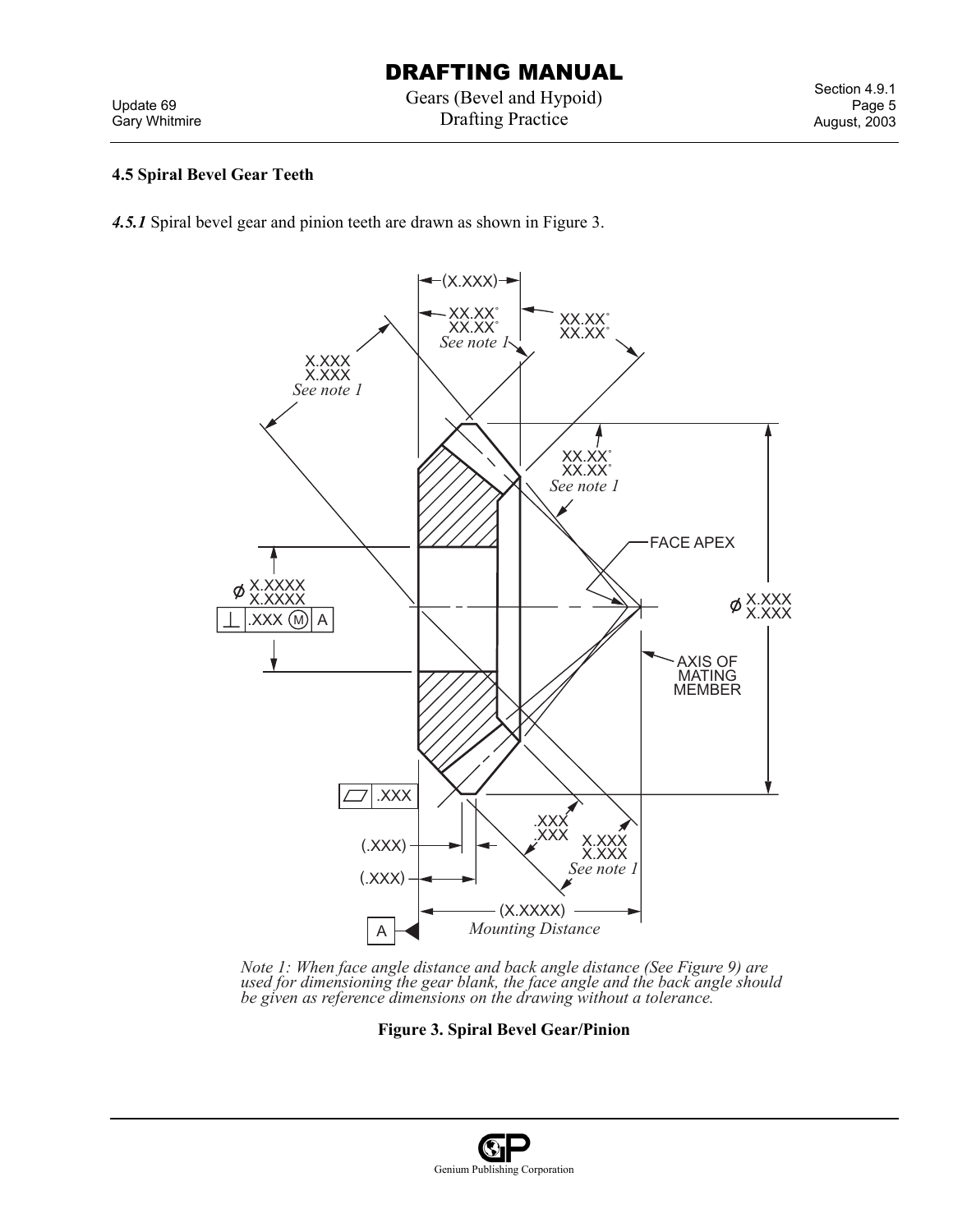Update 69 Gary Whitmire Gears (Bevel and Hypoid) Drafting Practice

Section 4.9.1 Page 6 August, 2003

*4.5.2* Gear data not illustrated in Figure 3 are tabulated on the drawing as shown in Figure 4. The drawing must also show material and heat treatment specifications.

| <b>NUMBER OF TEETH</b>                    | XХ                              |
|-------------------------------------------|---------------------------------|
| DIAMETRAL PITCH (See note 1)              | (XX.XXX)                        |
| NORMAL PRESSURE ANGLE                     | $(XX,XX^{\circ})$               |
| <b>MEAN SPIRAL ANGLE</b>                  | $(XX,XX^{\circ})$               |
| PITCH DIAMETER                            | (X. XXXX)                       |
| <b>ADDENDUM</b>                           | $(XXX)$ (See note 2)            |
| <b>WORKING DEPTH</b>                      | $(XXX)$ (See note 2)            |
| <b>WHOLE DEPTH</b>                        | $(XXX)$ (See note 2)            |
| THEORETICAL OUTSIDE DIAMETER              | $(X. XXX)$ (See note 2)         |
| THEORETICAL CROWN TO BACK                 | $(X. XXX)$ (See note 2)         |
| PITCH ANGLE                               | $(XX,XX^{\circ})$               |
| <b>ROOT ANGLE</b>                         | $(XX,XX^{\circ})$               |
| <b>CIRCULAR THICKNESS</b>                 | $(XXXX)$ (See note 2)           |
| <b>MEAN MEASURING ADDENDUM</b>            | $\text{.XXX}$ (See note 2)      |
| <b>MEAN MEASURING THICKNESS</b>           | $\text{.XXX-}.XXX$ (See note 2) |
| <b>MEAN MEASURING DEPTH</b>               | $\text{.XXX-}.XXX$ (See note 2) |
| NORMAL BACKLASH WITH MATE                 | $\text{.XXX-}.XXX$ (See note 2) |
| BACKLASH VARIATION TOLERANCE (See note 3) | $\text{.XXX}$ (See note 2)      |
| <b>SHAFT ANGLE</b>                        | $(XX,XX^{\circ})$               |
| <b>FILLET RADIUS</b>                      | $\text{.XXX-}.XXX$ (See note 2) |
| RUNOUT TOLERANCE (See note 3)             | XXXX.                           |
| PITCH TOLERANCE (See note 3)              | XXXX.                           |
| <b>INDEX TOLERANCE</b> (See note 3)       | XXXX.                           |
| <b>TOOTH SURFACE TEXTURE</b>              | $XX$ AA OR $R_a$                |
| <b>AGMA QUALITY CLASS</b>                 | XX                              |
| <b>TOOTH FORM</b><br><b>HELIXFORM®</b>    | <b>GENERATED OR FORMATE® OR</b> |
| <b>DRIVING MEMBER</b>                     | PINION OR GEAR                  |
| <b>DIRECTION OF ROTATION</b>              | <b>CW AND/OR CCW</b>            |
| MFG SUMMARY NUMBER                        | <b>XXXXXX</b>                   |

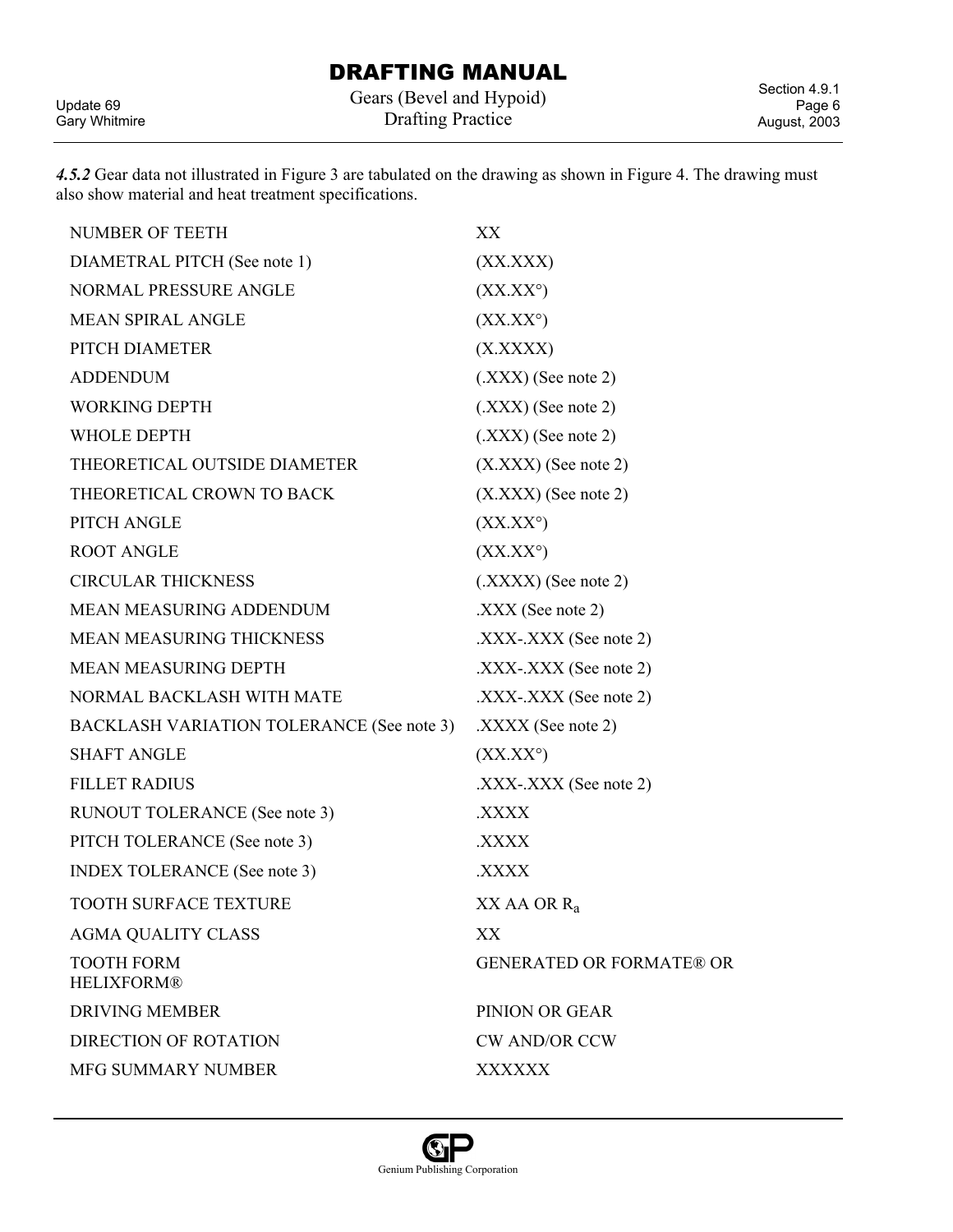Gears (Bevel and Hypoid) Drafting Practice

Update 69 Gary Whitmire

Section 4.9.1 Page 7 August, 2003

PART NUMBER OF MATE XXXXXXXX-X

NUMBER OF TEETH IN MATE XX

V AND H CHECK IN THOUSANDTHS OF AN INCH (OR HUNDREDTHS OF A MILLIMETER) FOR FINISHED GEARS (See note 4).

| <b>Gear Convex</b>  |     | Toe Heel Total |                 |
|---------------------|-----|----------------|-----------------|
| V                   | XX  | XX             | XX              |
| H                   | XX. | XX             | XX              |
| <b>Gear Concave</b> |     | Toe Heel Total |                 |
| V                   | XX  | XX             | XX <sup>X</sup> |
| н                   | XX. | XX             | XX              |

Notes 1. For metric drawings, specify module in place of diametral pitch.

- 2. For metric drawings, reduce by one the number of decimal places to the right.
- 3. See 5.18.3, 5.23 5.26 when to specify these values on the gear drawing.
- 4. May be specify on matched set drawing. (See Figure 8)

**Figure 4. Data Specifications For Straight Bevel Gears**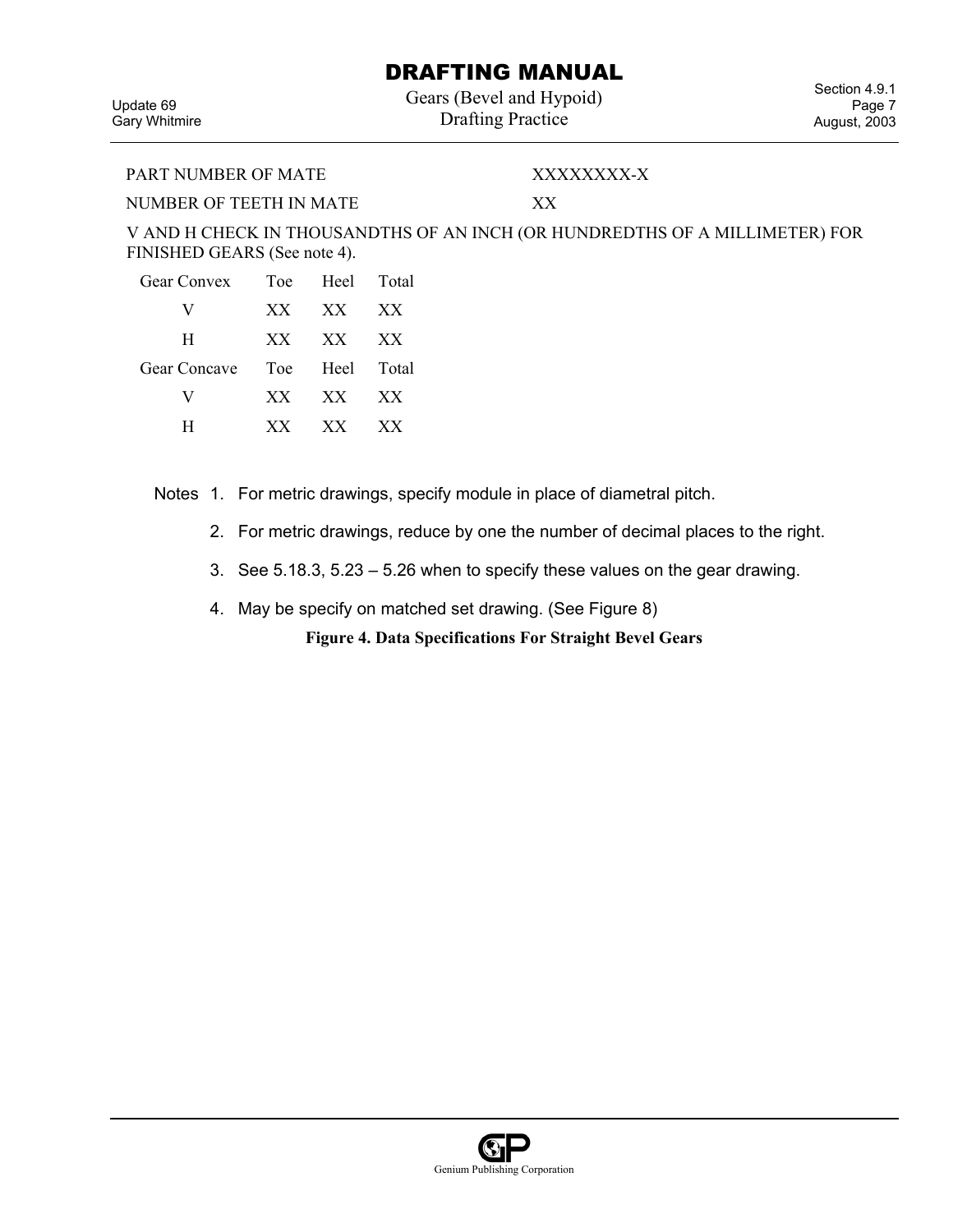Update 69 Gary Whitmire Gears (Bevel and Hypoid) Drafting Practice

Section 4.9.1 Page 8 August, 2003

#### **4.6 Hypoid Gear Teeth**

*4.6.1* Hypoid pinion and gear teeth are drawn as shown in Figures 5 and 6, respectively.



*Note 1: When face angle distance and back angle distance (See Figure 9) are used for dimensioning the gear blank, the face angle and the back angle should be given as reference dimensions on the drawing without a tolerance.*

**Figure 5. Hypoid Pinion** 

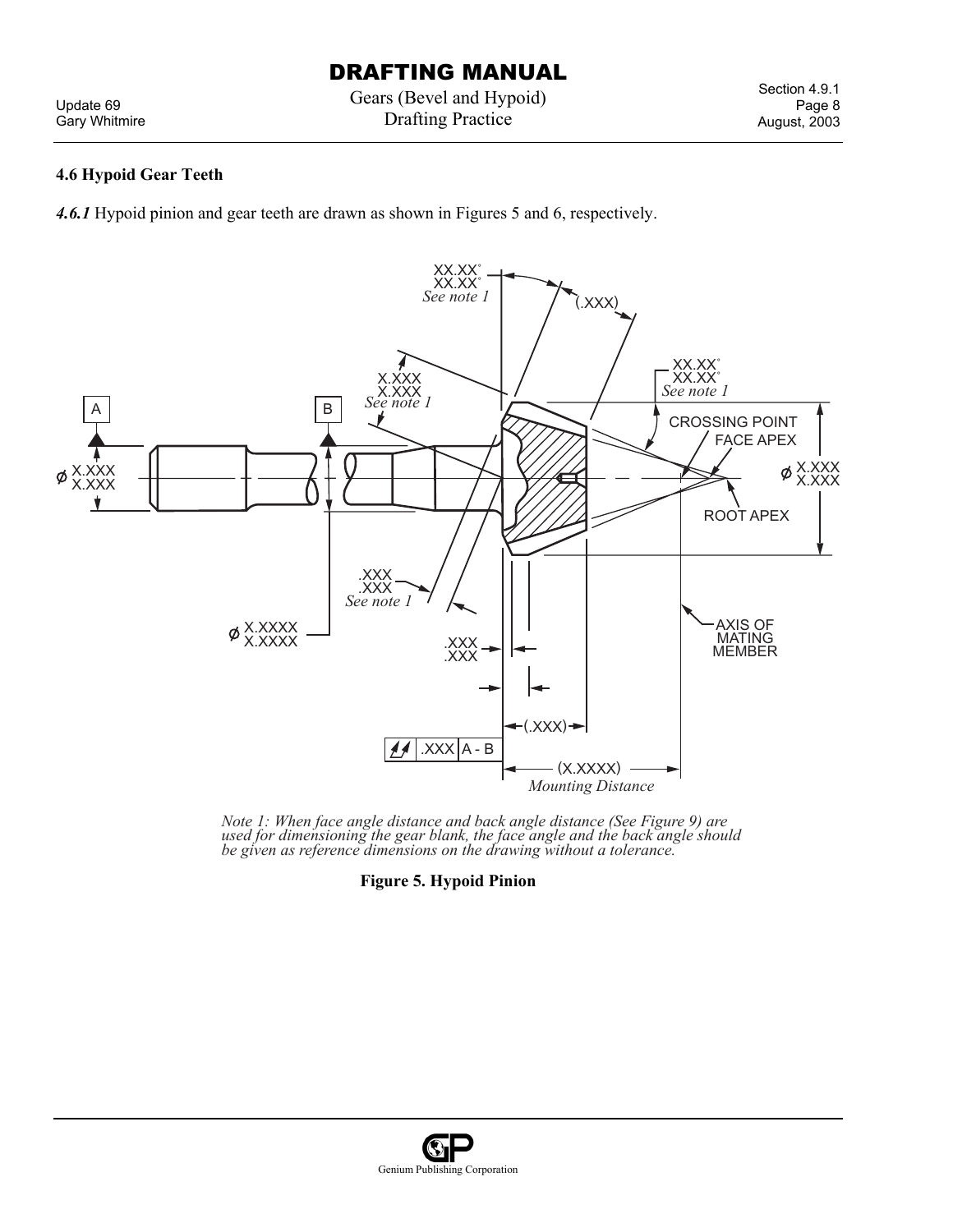Gears (Bevel and Hypoid) Drafting Practice

Section 4.9.1 Page 9 August, 2003





*4.6.2* Gear data not included in Figures 5 and 6 are tabulated on the drawing as shown in Figure 7. The drawing must also show material and heat treatment specifications. Distances from the pitch apex for the gear member only, face apex, and root apex to the crossing point (centerline of the mating member) are included as reference





Update 69 Gary Whitmire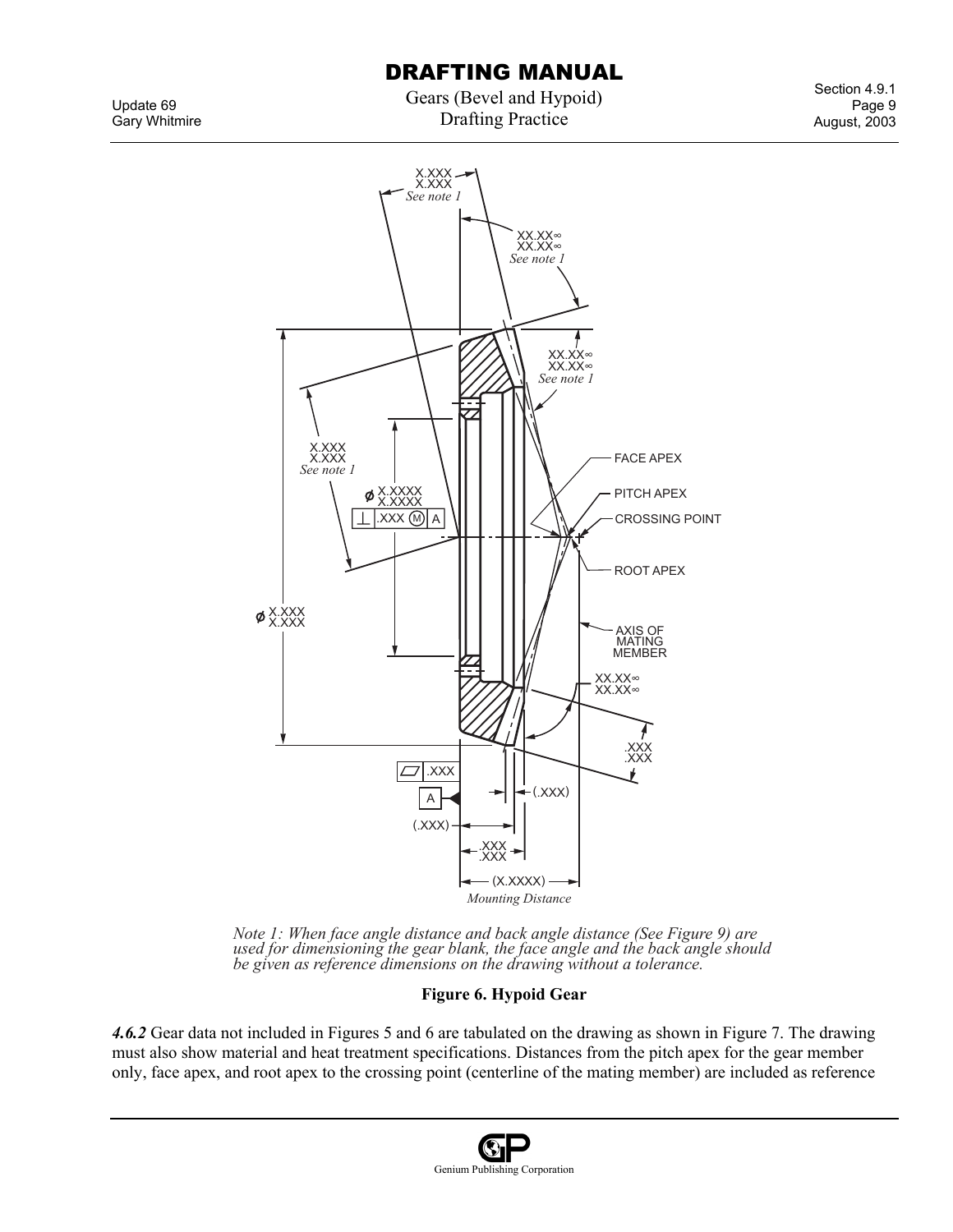Update 69 Gary Whitmire Gears (Bevel and Hypoid) Drafting Practice

Section 4.9.1 Page 10 August, 2003

dimensions. Values are positive when the apex is beyond the crossing point and negative when the apex lies between the gear and crossing point. The pitch diameter and pitch angle are specified on the gear member only.

| <b>NUMBER OF TEETH</b>                           | XX                                                |
|--------------------------------------------------|---------------------------------------------------|
| DIAMETRAL PITCH (See note 1)                     | (XXXXX)                                           |
| NORMAL PRESSURE ANGLE - GEAR CONVEX              | $(XX,XX^{\circ})$                                 |
| NORMAL PRESSURE ANGLE - GEAR CONCAVE             | $(XX.XX^{\circ})$                                 |
| <b>MEAN SPIRAL ANGLE</b>                         | $(XX,XX^{\circ})$                                 |
| <b>HAND OF SPIRAL</b>                            | <b>LH OR RH</b>                                   |
| PINION OFFSET                                    | $(XX,XX^{\circ})$                                 |
| <b>DIRECTION OF OFFSET</b>                       | <b>AC OR BC</b>                                   |
| PITCH DIAMETER (GEAR ONLY)                       | (X. XXXX)                                         |
| ADDENDUM (GEAR ONLY)                             | $(XXX)$ (See note 2)                              |
| <b>WORKING DEPTH</b>                             | $(XXX)$ (See note 2)                              |
| <b>WHOLE DEPTH</b>                               | $(XXX)$ (See note 2)                              |
| THEORETICAL OUTSIDE DIAMETER                     | $(X. XXX)$ (See note 2)                           |
| THEORETICAL CROWN TO BACK                        | $(X. XXX)$ (See note 2)                           |
| PITCH ANGLE (GEAR ONLY)                          | $(XX,XX^{\circ})$                                 |
| <b>ROOT ANGLE</b>                                | $(XX,XX^{\circ})$                                 |
| <b>FACE APEX TO CROSSING POINT</b>               | $(XXX)$ (See note 2)                              |
| PITCH APEX TO CROSSING POINT (GEAR ONLY)         | $(XXX)$ (See note 2)                              |
| ROOT APEX TO CROSSING POINT                      | $(XXX)$ (See note 2)                              |
| MEAN MEASURING ADDENDUM                          | $\text{.XXX}$ (See note 2)                        |
| <b>MEAN MEASURING THICKNESS</b>                  | $\text{XXX-XXX}$ (See note 2).                    |
| <b>MEAN MEASURING DEPTH</b>                      | $\text{.XXX-XXX}$ (See note 2)                    |
| NORMAL BACKLASH WITH MATE                        | $\text{.XXX-}.XXX$ (See note 2)                   |
| <b>BACKLASH VARIATION TOLERANCE (See note 3)</b> | $\text{.XXX}$ (See note 2)                        |
| <b>SHAFT ANGLE</b>                               | $(XX,XX^{\circ})$                                 |
| <b>FILLET RADIUS</b>                             | $\overline{XXX}$ - $\overline{XXX}$ (See note 2). |
| RUNOUT TOLERANCE (See note 3)                    | XXXX.                                             |
| PITCH TOLERANCE (See note 3)                     | XXXX.                                             |
| <b>INDEX TOLERANCE</b> (See note 3)              | <b>XXXX</b>                                       |
| TOOTH SURFACE TEXTURE                            | $XX$ AA OR $R_a$                                  |
|                                                  |                                                   |

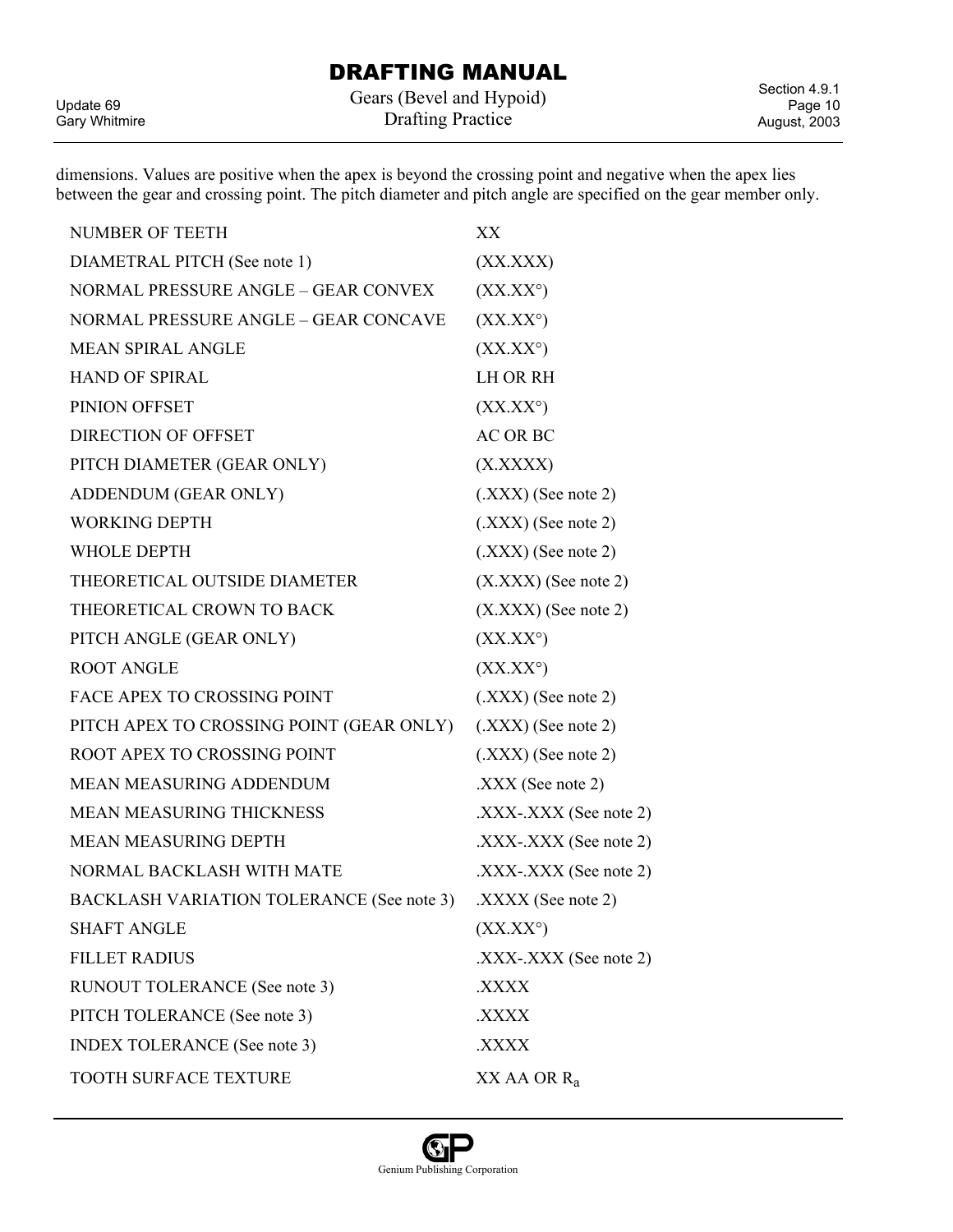Update 69 Gary Whitmire Gears (Bevel and Hypoid) Drafting Practice

Section 4.9.1 Page 11 August, 2003

| <b>AGMA QUALITY CLASS</b> | XX.                                                  |
|---------------------------|------------------------------------------------------|
| <b>TOOTH FORM</b>         | <b>GENERATED OR FORMATE® OR</b><br><b>HELIXFORM®</b> |
| DRIVING MEMBER            | PINION OR GEAR                                       |
| DIRECTION OF ROTATION     | <b>CW AND/OR CCW</b>                                 |
| MFG SUMMARY NUMBER        | <b>XXXXXX</b>                                        |
| PART NUMBER OF MATE       | XXXXXXX-X                                            |
| NUMBER OF TEETH IN MATE   | XX.                                                  |

V AND H CHECK IN THOUSANDTHS OF AN INCH (OR HUNDREDTHS OF A MILLIMETER) FOR FINISHED GEARS (See note 4).

| <b>Gear Convex</b> |     | Toe Heel Total |                 |
|--------------------|-----|----------------|-----------------|
| V                  | XX. | XX             | XX <sup>X</sup> |
| H                  | XX  | XX             | XX              |
| Gear Concave       | Toe | Heel Total     |                 |
| V                  | XX  | XX             | XX              |
| н                  | XX. | X X            | XX.             |

Notes 1. For metric drawings, specify module in place of diametral pitch.

- 2. For metric drawings, reduce by one the number of decimal places to the right.
- 3. See 5.18.3, 5.23 5.26 when to specify these values on the gear drawing.
- 4. May be specify on matched set drawing. (See Figure 8)

### **Figure 7 – Data Specifications For Hypoid Gears**

#### **4.7 Matched Sets**

*4.7.1* Bevel and hypoid gears are frequently maintained as a matched set in assembly. See Figure 8.

*4.7.2* Gear sets that have a common factor, should have a specific marking on mating teeth to assure reassembly of the gears as originally matched. See Figure 8.

*4.7.3* Matched set drawings shall contain the following note:

THIS GEAR IS PART OF A MATCHED SET WITH MATE NO. XXXXXX. EACH MATCHED SET IS TO BE MAINTAINED AS A SET AFTER IDENTITY IS DETERMINED. MARKED TEETH (NON-HUNTING) MUST BE ASSEMBLED AS SHOWN.

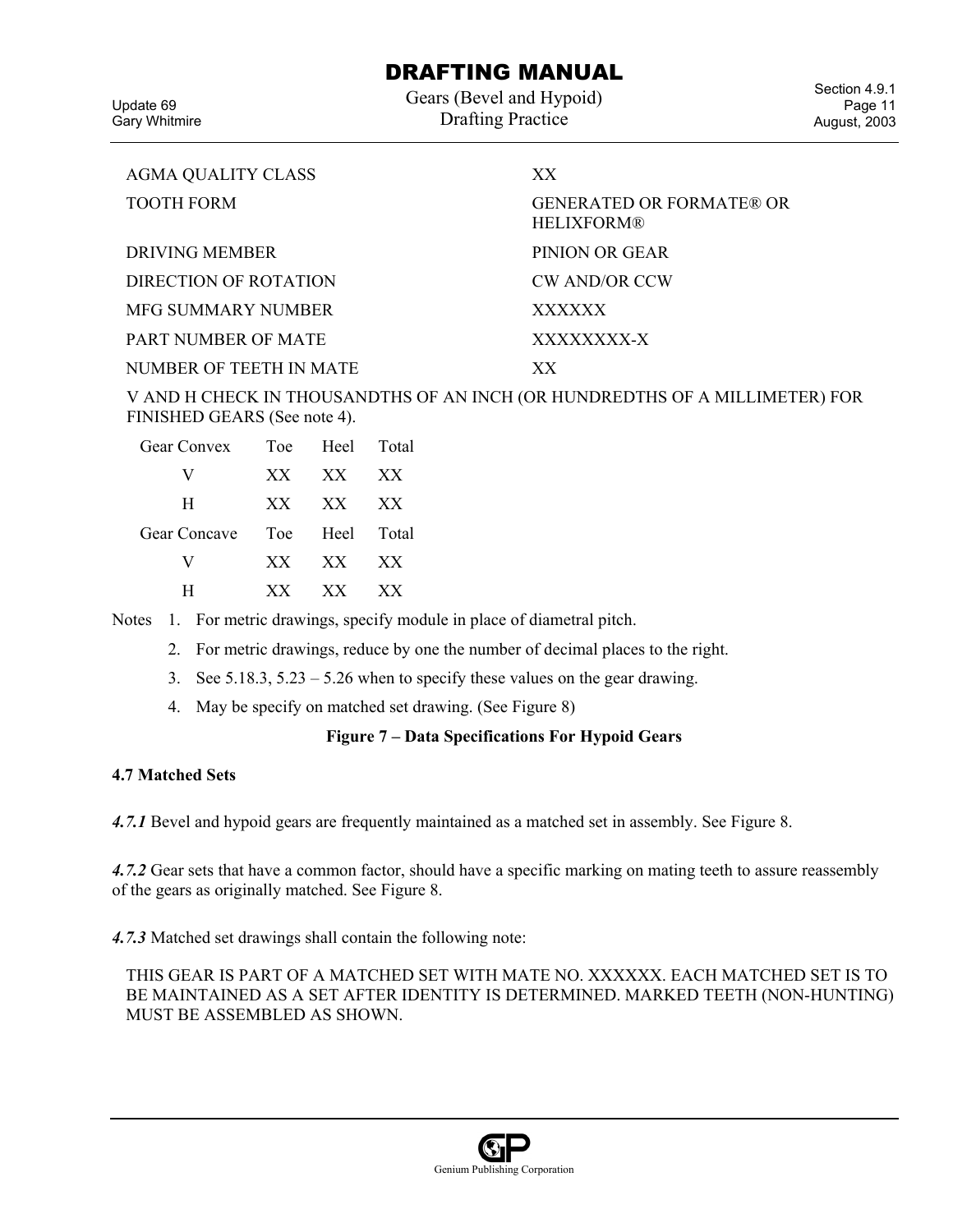Update 69 Gary Whitmire Gears (Bevel and Hypoid) Drafting Practice

Section 4.9.1 Page 12 August, 2003



| V AND H CHECK IN THOUSANDTHS OF AN INCH (OR HUNDREDTHS OF A MILLIMETER) FOR<br><b>FINISHED GEAR SET</b> |     |             |       |  |                     |            |             |              |
|---------------------------------------------------------------------------------------------------------|-----|-------------|-------|--|---------------------|------------|-------------|--------------|
| <b>GEAR CONVEX</b>                                                                                      | TOE | <b>HEEL</b> | TOTAL |  | <b>GEAR CONCAVE</b> | <b>TOE</b> | <b>HEEL</b> | <b>TOTAL</b> |
|                                                                                                         | XX  | XX          | XX    |  |                     | XX         | XX          | XX           |
| Н                                                                                                       | XX  | XX          | XX    |  | н                   | XХ         | XX          | XX           |



MARKED TEETH MUST BE ASSEMBLED AS SHOWN

NOTES:

1. On even or multiple ratios, a pair of meshing teeth should be etched ìXî when in mesh in order that they may be assembled in the same running position as when manufactured. See paragraph 4.8.2.

2. For metric drawings, the number of places to the right of the decimal point should be reduced by one.

#### **Figure 8. Data Specifications for Bevel gear Matched Set**

### **5.0 Gear Tooth Nomenclature**

The following nomenclature is general terms used on the gear drawing. A more complete explanation of terms, definitions and illustrations is given in American Standard for Gear Nomenclature, ANSI/AGMA 112.05, published by the American Gear Manufacturers Association.

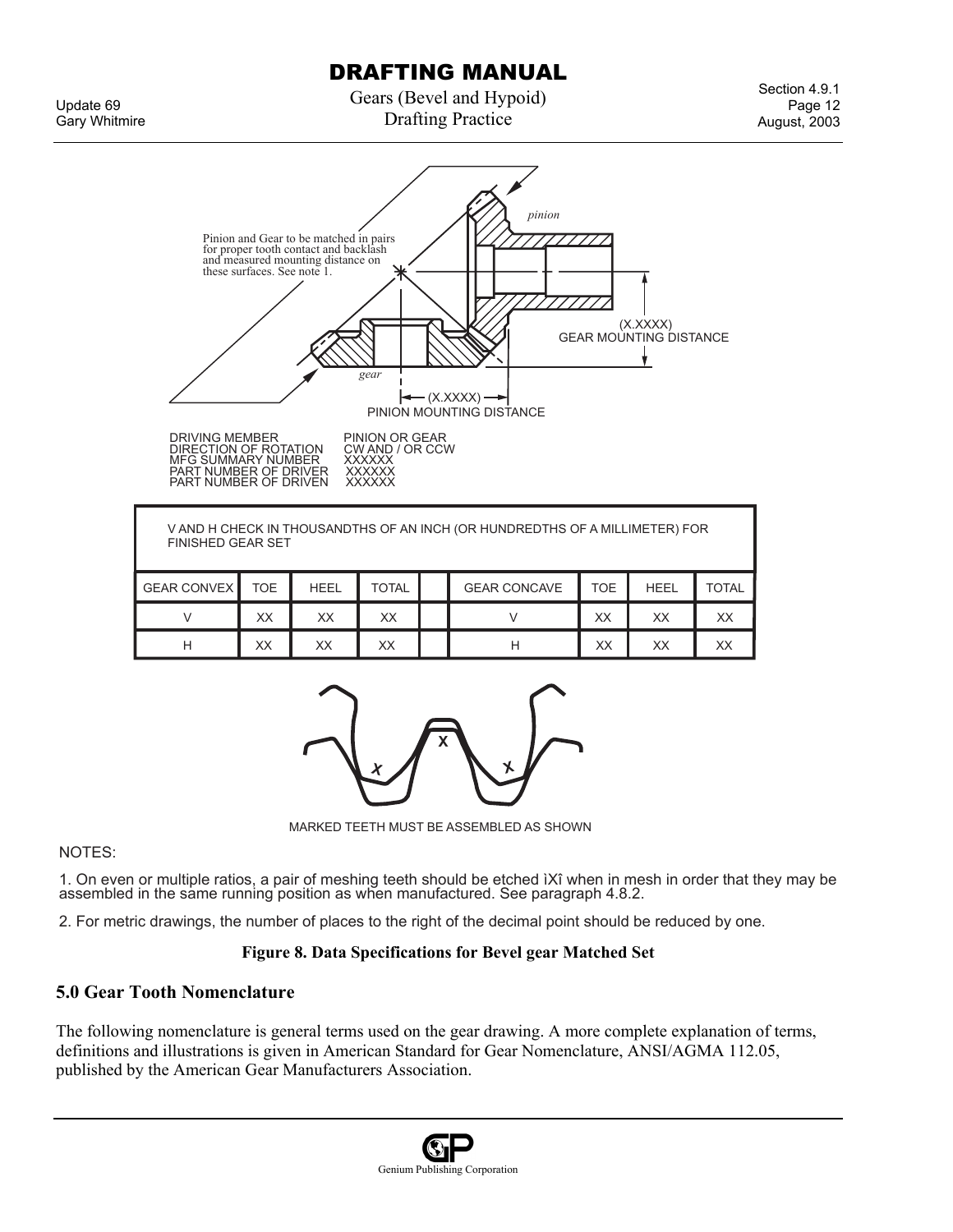Update 69 Gary Whitmire Gears (Bevel and Hypoid) Drafting Practice

Section 4.9.1 Page 13 August, 2003

**5.1 Axial Plane** - A plane that contains the gear axis. Figure 9 is an illustration of the axial plane of a bevel gear. Figure 10 (lower view) is an illustration of the axial plane of a hypoid gear.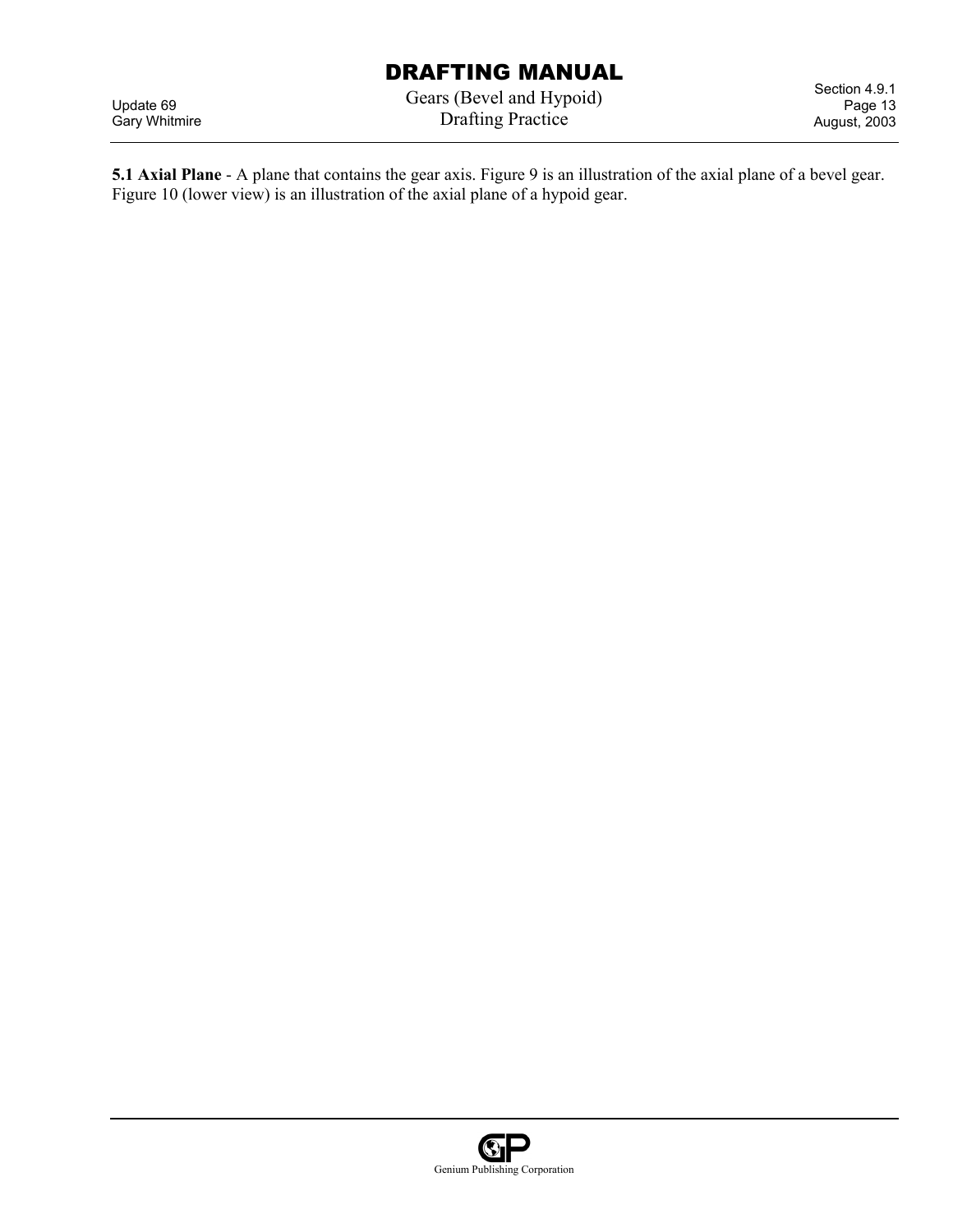Update 69 Gary Whitmire Gears (Bevel and Hypoid) Drafting Practice

Section 4.9.1 Page 14 August, 2003



- 1. The pitch apex and the root apex may or may not coincide depending on individual gear design.
- 2. See Figure 10 for developed view of A-A.

### **Figure 9. Bevel Gear Nomenclature – Axial Plane**

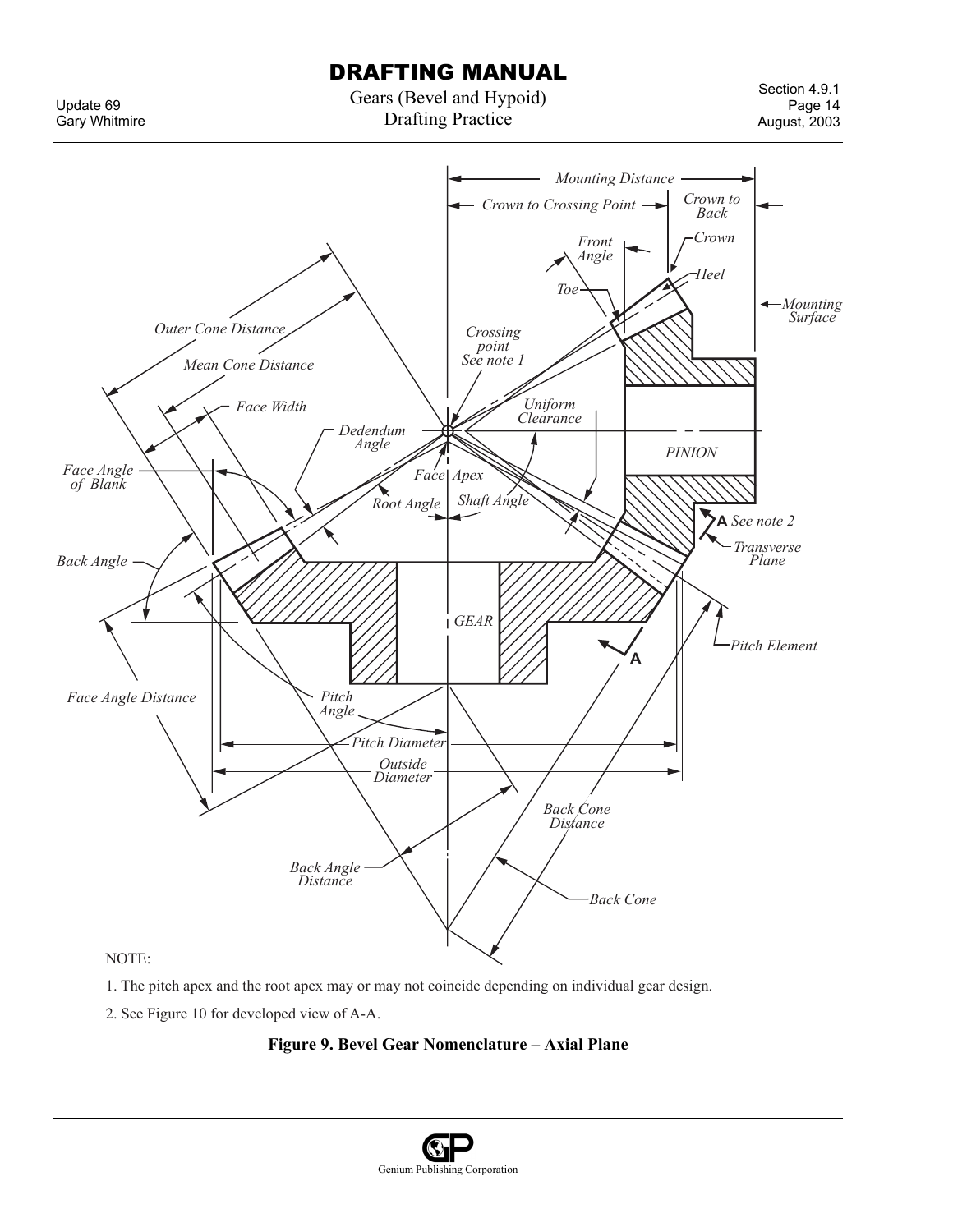Gears (Bevel and Hypoid) Drafting Practice

Update 69 Gary Whitmire

Section 4.9.1 Page 15 August, 2003



### SECTION A-A

### **Figure 10. Bevel Gear Nomenclature – Transverse Plane at Outside Diameter**

**5.2 Pitch Plane** - A plane tangent to the gear pitch surface. For bevel gears, the pitch plane is tangent to the pitch cone.

**5.3 Transverse Plane -** A plane perpendicular to both the axial plane and the pitch plane. Figure 11 illustrates the gear nomenclature in the transverse plane of a bevel gear.

**5.4 Normal Plane -** A plane perpendicular to the pitch plane and containing a line normal to the tooth surface at the pitch point. On bevel gears, it usually refers to the plane that passes through the mean point (the section at the center of the face width). Figure 12 illustrates the gear nomenclature in the normal plane of a bevel gear.

**5.5 Tangent Plane** - A plane tangent to the tooth surface at a point of contact. As used in the standard, the tangent plane is taken at the mean point.

**5.6 Mean Point** - The point on the intersection of the tooth surface with the pitch surface at the middle of the theoretical face width of a bevel or hypoid gear. See Figures 9 and 13.

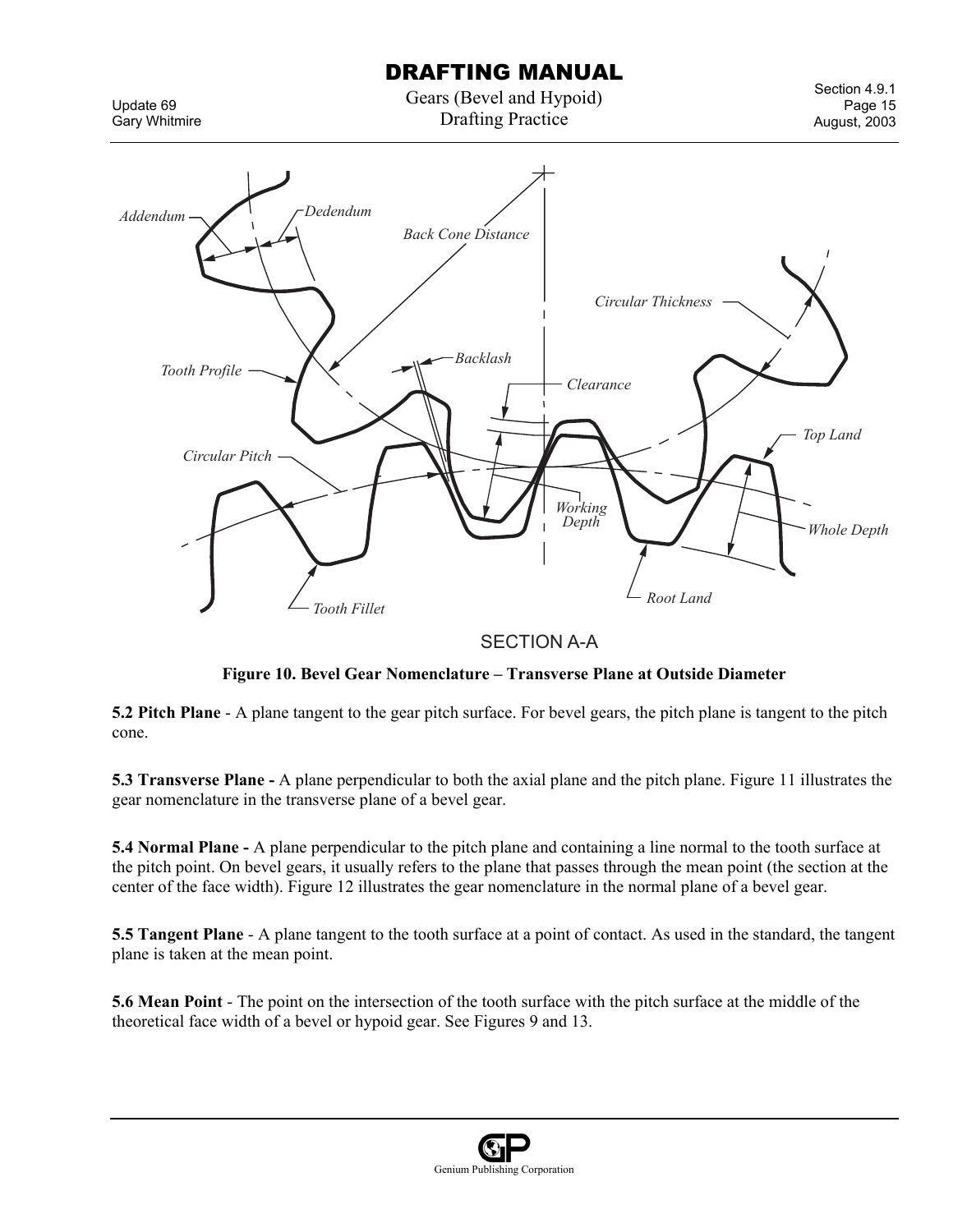Update 69 Gary Whitmire Gears (Bevel and Hypoid) Drafting Practice

Section 4.9.1 Page 16 August, 2003



**Figure 11. Hypoid Gear Nomenclature – Axial Plane** 

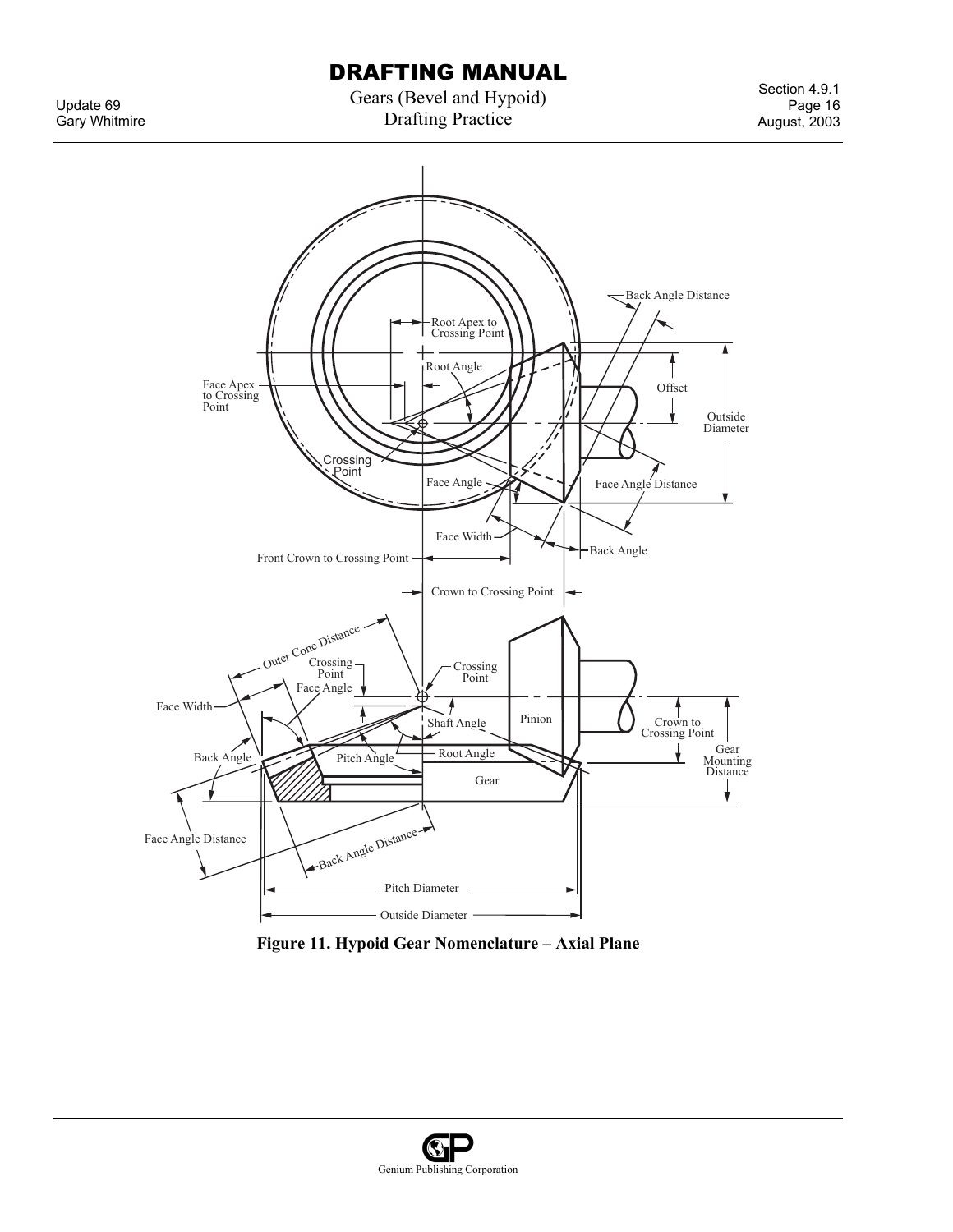Gears (Bevel and Hypoid) Drafting Practice

Section 4.9.1 Page 17 August, 2003

*Normal* ı *Backlash Measuring Thickness Measuring Addendum Measured Whole Depth*

**Figure 12. Bevel Gear Nomenclature – Normal Plane at the Mean Point** 

Update 69 Gary Whitmire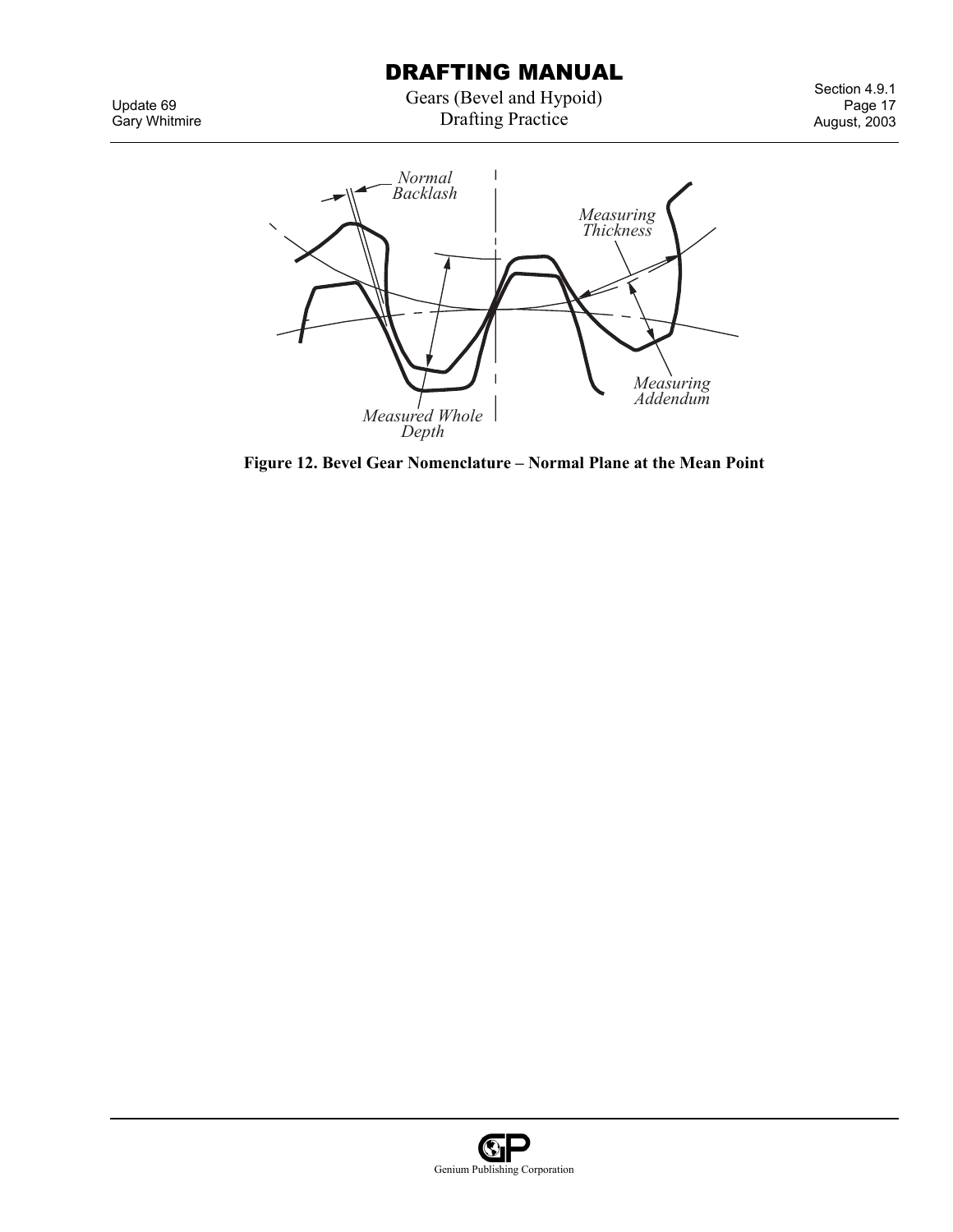Update 69 Gary Whitmire





**Figure 13. Mean Spiral Angle** 

**5.8 Diametral Pitch** - The ratio of the number of teeth to the pitch diameter in inches. Unless otherwise specified, the transverse diametral pitch (specified in the transverse plane) is implied. For hypoid gears, it is the transverse diametral pitch of the gear member.

**5.9 Module (Metric)** - The ratio of the pitch diameter in millimeters to the number of teeth. Unless otherwise specified, the transverse module (specified in the transverse plane) is implied. For hypoid gears, it is the transverse module of the gear member.

**5.10 Pressure Angle** - The angle at the pitch point between a line normal to the tooth profile and the pitch plane. See Figure 14. Unless otherwise specified for bevel and hypoid gears, the normal pressure angle (measured in the normal plane at the mean point) is implied. The normal pressure angle is that angle in the normal plane at the pitch point between the tangent plane and a radial line to the gear center. On most types of gears the pressure angles on both sides of the gear tooth profile are equal. An exception to this is in designs of gears with buttress

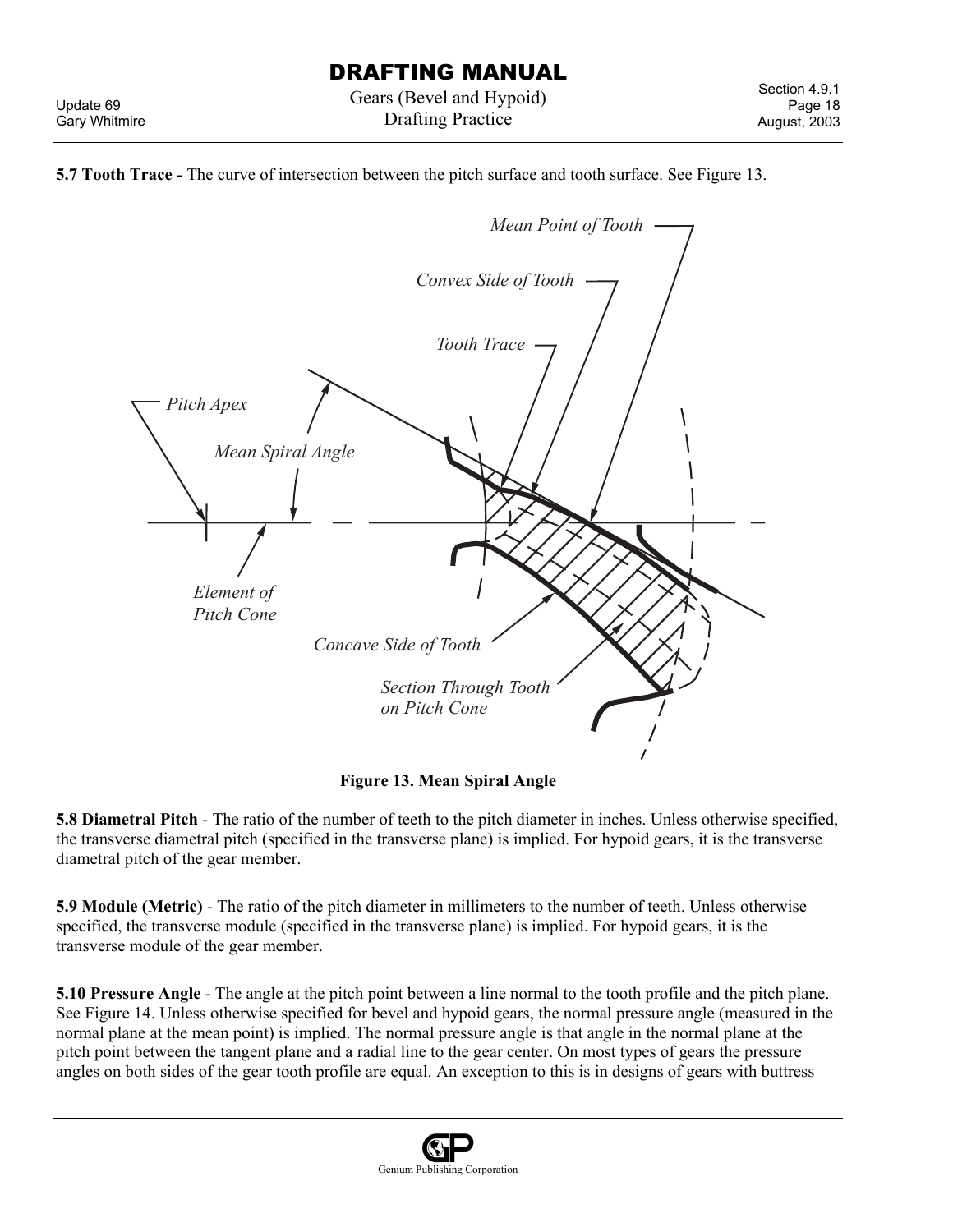Update 69 Gary Whitmire Gears (Bevel and Hypoid) Drafting Practice

Section 4.9.1 Page 19 August, 2003

teeth, such as hypoids. Hypoid gear teeth, because of their asymmetric relationship, do not naturally have equal pressure angles on their two sides. With spiral bevel gears, the designer may deliberately unbalance the pressure angles to produce a buttressed tooth. On spiral bevel and hypoid gears, the teeth are cut with lengthwise curvature. One tooth surface is concave; the other is convex. These two terms are used to identify the two sides of the gear teeth. See Figure 13.



**Figure 14. Pressure Angle** 

**5.11 Spiral Angle** - The angle between the tooth trace and an element of the pitch cone. See Figure 13. The spiral angle is at the mean point, unless otherwise specified. On hypoid gears, the spiral angles on gear and mating pinion are unequal.

**5.12 Hand of Spiral** - The direction of inclination of the teeth as viewed by an observer looking at the face of the gear. A left-hand spiral is one in which the outer half of the teeth are inclined in a counterclockwise direction. A right-hand spiral is one in which the outer half of the teeth are inclined in a clockwise direction. See Figure 15. With the exception of a few relatively rare hypoid gear designs, a gear and mating pinion have opposite hands of spiral.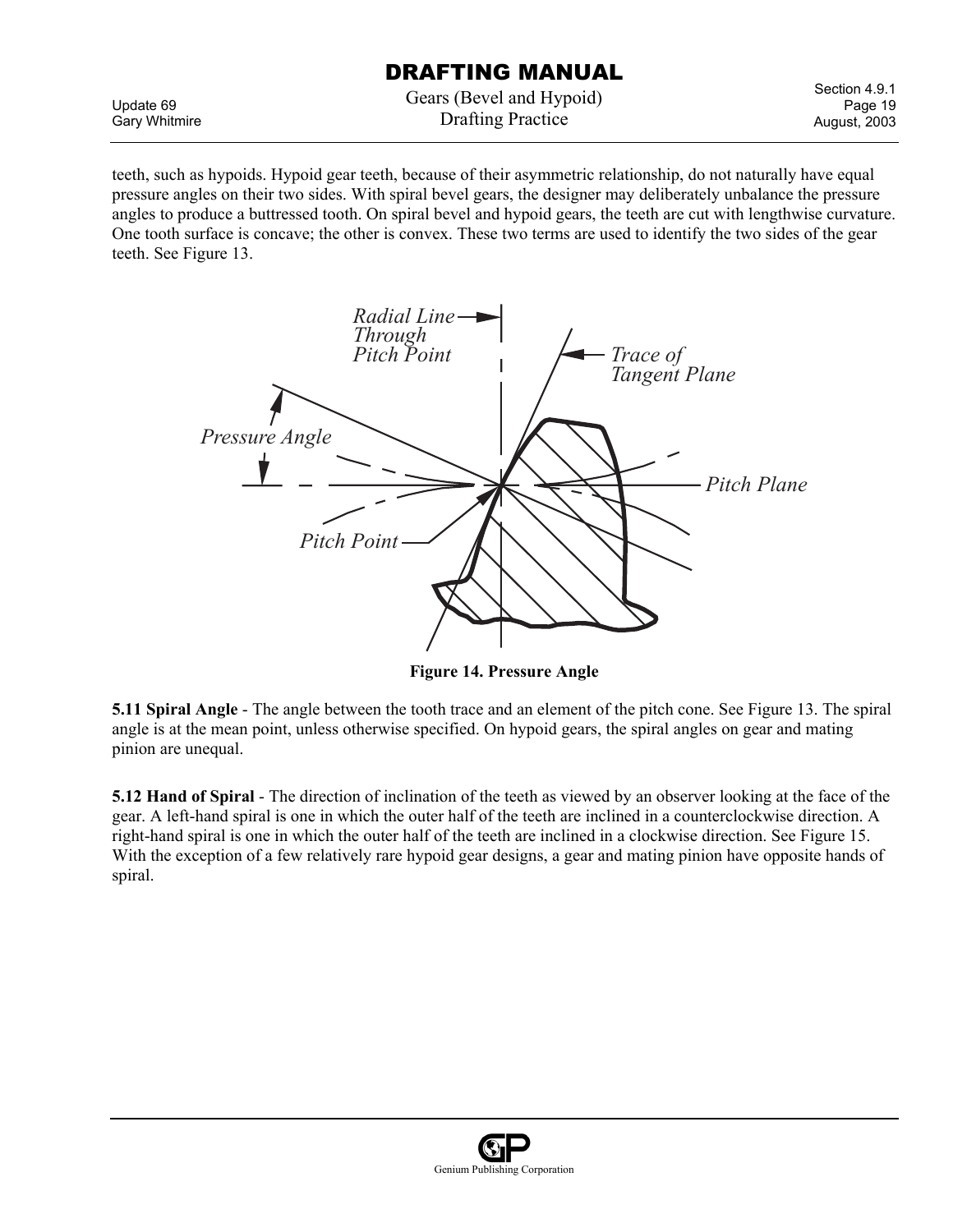Update 69 Gary Whitmire Gears (Bevel and Hypoid) Drafting Practice

Section 4.9.1 Page 20 August, 2003



*Offset Below Center LH Pinion RH Gear*



*Offset Above Center RH Pinion LH Gear*

### **Figure 15. Hand of Spiral and Pinion Offset**

**5.13 Hypoid Pinion Offset** - The perpendicular distance between the axes of a hypoid gear set. Hypoid gears and pinions, shown in Figure 15(a) and (b), are referred to as having a pinion offset "below center," while those shown in Figure 15(c) and (d) have a pinion offset "above center." The direction of pinion offset is determined by viewing the face of the gear with the pinion at the right.

**5.14 Direction of Rotation** - The direction of rotation is determined by viewing the gear or pinion from its back. The direction of rotation of gear and mating pinion are either clockwise or counterclockwise and always opposite to each other.

**5.15 Tooth Form** - The shape of the tooth profile. Since bevel and hypoid gears are manufactured with a variety of tooth forms, it is essential to specify the desired form on the gear drawing.

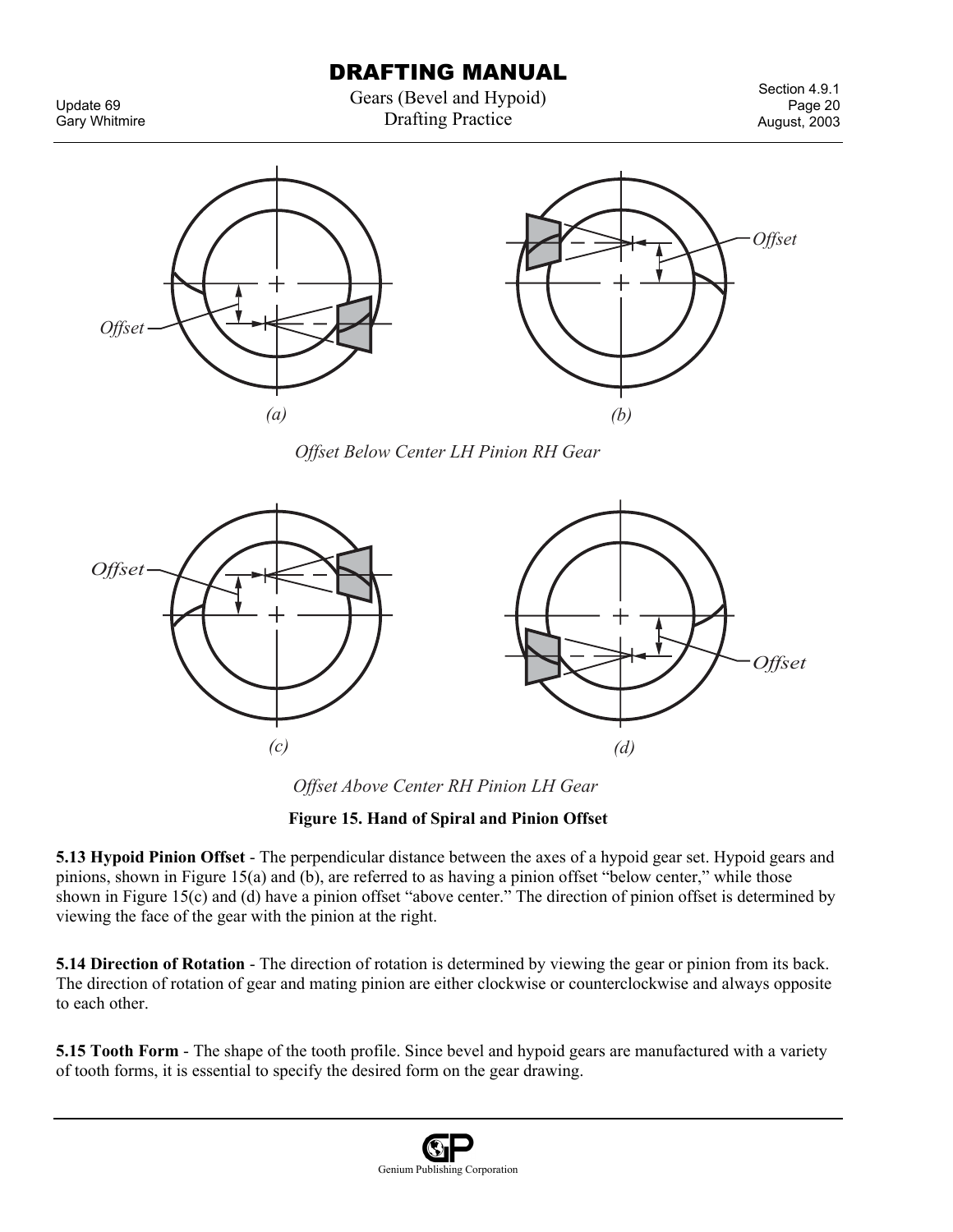Update 69 Gary Whitmire Gears (Bevel and Hypoid) Drafting Practice

Section 4.9.1 Page 21 August, 2003

**5.15.1 Generated** - A tooth form where both members have tooth profiles produced with a relative motion between the cutting tool and the work in addition to the cutting action.

**5.15.2 Non-Generated** - A tooth form where the gear tooth profile is produced without a generating motion between the cutting tool and the work. The mating pinion must be generated.

**5.15.3 CONIFLEX®** - A trade name applied to generated straight bevel gears whose teeth have lengthwise crowning.

**5.15.4 REVACYCLE®** - A trade name applied to straight bevel gears produced with circular arc tooth profiles.

**5.15.5 FORMATE®** - A trade name applied to non-generated spiral and hypoid gears in which the tooth profiles are straight. The mating pinions are generated to be conjugate to the gears.

**5.15.6 HELIXFORM®** - A trade name applied to non-generated spiral bevel and hypoid gears in which the tooth surfaces are heicoidal in form.

**5.15.7 ZEROL®** - A trade name applied to spiral bevel gears with zero spiral angle at some point along the tooth length.

**5.16 Depthwise Tooth Taper** - The difference in tooth depth at the inner and outer ends of the teeth. Standard depthwise tooth taper refers to gears in which the tooth depth is proptiena1 to the distance from the pitch apex. Zero depthwise taper refers to teeth with constant depth. Frequently conical gears are designed with "tilted root lines". This generally refers to a depthwise tooth taper which is deeper at the outer end of the tooth and shallower at the inner end of the tooth than that resulting from standard taper. Tilting the root lines is done to improve the point width of the cutting tools.

**5.17 Clearance** - The space between the top land of the tooth of one gear and the root land of the mating gear. See Figures 11 and 12.

**5.18 Backlash** - The space between mating tooth surfaces. For purposes of measurement and calculation, backlash is the amount by which the width of a tooth space exceeds the thickness of an engaging tooth. Numerical values of backlash on bevel and hypoid gears are measured at the tightest point of mesh on the pitch circle at the outer end of the tooth with gears assembled at their specified mounting distances. See Figure 12. Unless otherwise specified, the term backlash denotes normal backlash; that is, backlash measured in a direction perpendicular to the tooth surface.

*5.18.1 Backlash Tolerance* - The allowable variation in the backlash measured at the tightest point of mesh among all pairs of gears of a given population as a result of tooth size variation. Backlash tolerance is used as a control of tooth size in production and is specified on the drawing.

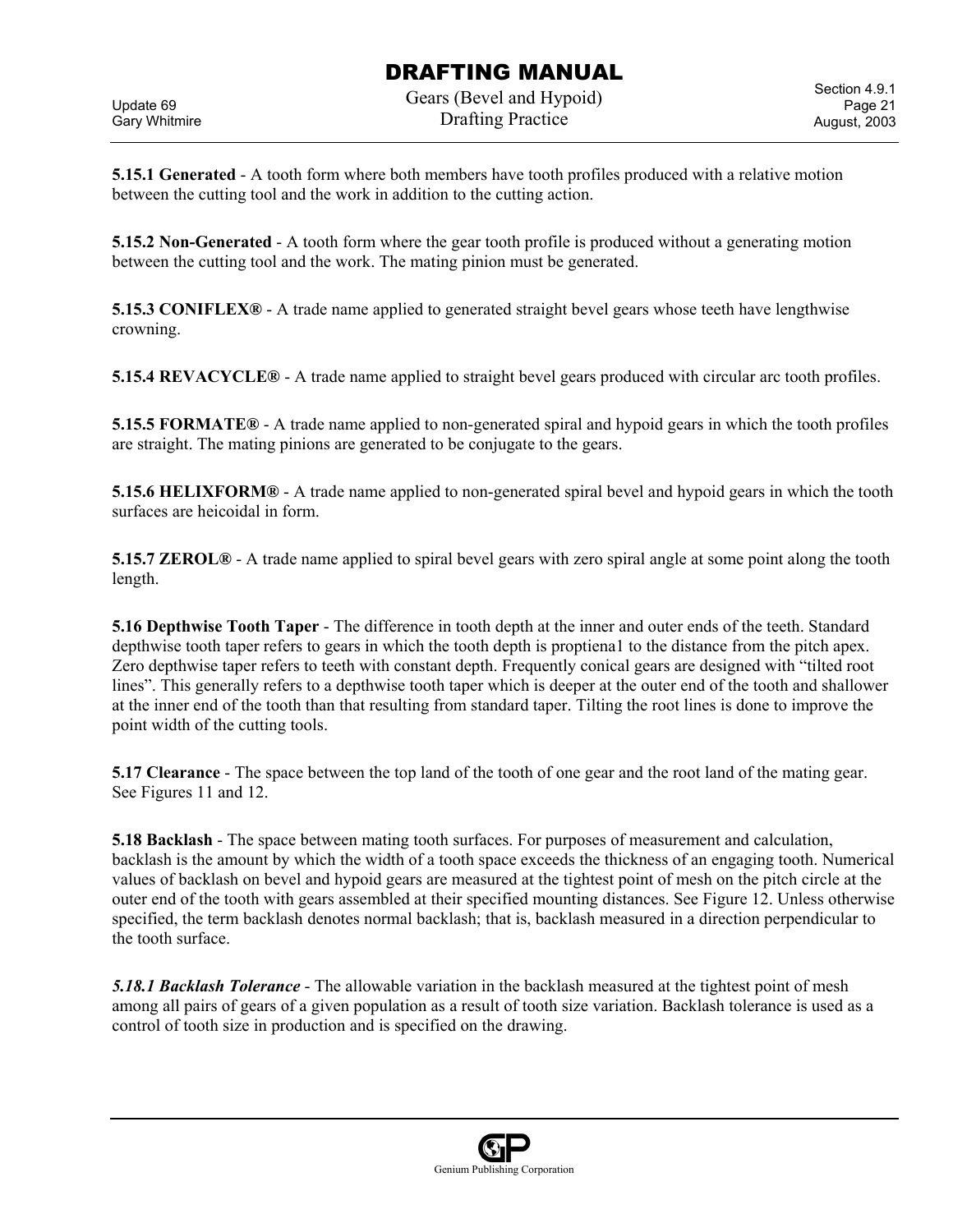Gears (Bevel and Hypoid) Drafting Practice

*5.18.2 Backlash Variation* - The difference in backlash between the tightest and loosest points of mesh in one pair of gears as a result of runout, index variation, and profile variation.

*5.18.3 Backlash Variation Tolerance* - The allowable variation in backlash in a single pair of gears. Backlash variation tolerance is only specified if backlash variation is critical.

**5.19 Circular Thickness** - The length of arc between the two sides of a gear tooth on the pitch circle. It is the transverse circular thickness at the outer ends of the teeth. See Figure 11.

**5.20 Measuring Addendum** - The height from the top of the tooth to the chord subtending the circular-thickness arc in the normal plane. The mean measuring addendum is the value at the center of the tooth length.

**5.21 Measuring Thickness** - The length of the chord subtending a circular-thickness arc in the normal plane. The mean measuring thickness is the value used at the center of the tooth length.

**5.22 Mean Measuring Depth** - The depth of the tooth at the center of the tooth length.

**5.23 Runout Tolerance** - The total allowable variation of the distance between a surface of revolution and an indicated surface measured perpendicular to the surface of revolution. Unless otherwise specified, it refers to radial runout of the gear teeth; that is, in a direction perpendicular to the axis of gear rotation. This value is specified on the drawing when AGMA quality class numbers are not available.

**5.24 Pitch Tolerance** - The difference between the pitch and the measured distance between any two adjacent teeth. This value is specified on the drawing for gears requiring high accuracy.

**5.25 Index Tolerance** - The displacement of any tooth from its theoretical angular or linear position relative to a datum tooth. This value is specified on the drawing for gears used for accurate positioning, such as index drives.

**5.26 Composite Tolerance** - Tooth-to-tooth composite tolerance and total composite tolerance may be specified in place of runout tolerance and pitch tolerance for gears of 20 diametral pitch and finer. These values are specified on the drawing when AGMA quality class numbers are not available.

**5.27 Tooth Surface Texture** - The texture of the finish on the working tooth surface of a gear tooth; expressed either as an arithmetical average deviation (AA) or an arithmetical mean deviation (Ra).

**5.28 AGMA Quality Class -** The classification number established by the American Gear Manufacturers Association to designate the quality requirements of a gear. See AGMA 390.03 - AGMA Gear Handbook, Volume 1, Gear Classification, Materials and Measuring Methods For Unassembled Gears.

**5.29 V and H Check** - A check used for production control of the tooth contact pattern on gears after sample gears have been established which are known to function properly. The V and H check gives the relative vertical (V) and horizontal (H) displacements on a testing machine to position the tooth contact pattern at both the inner